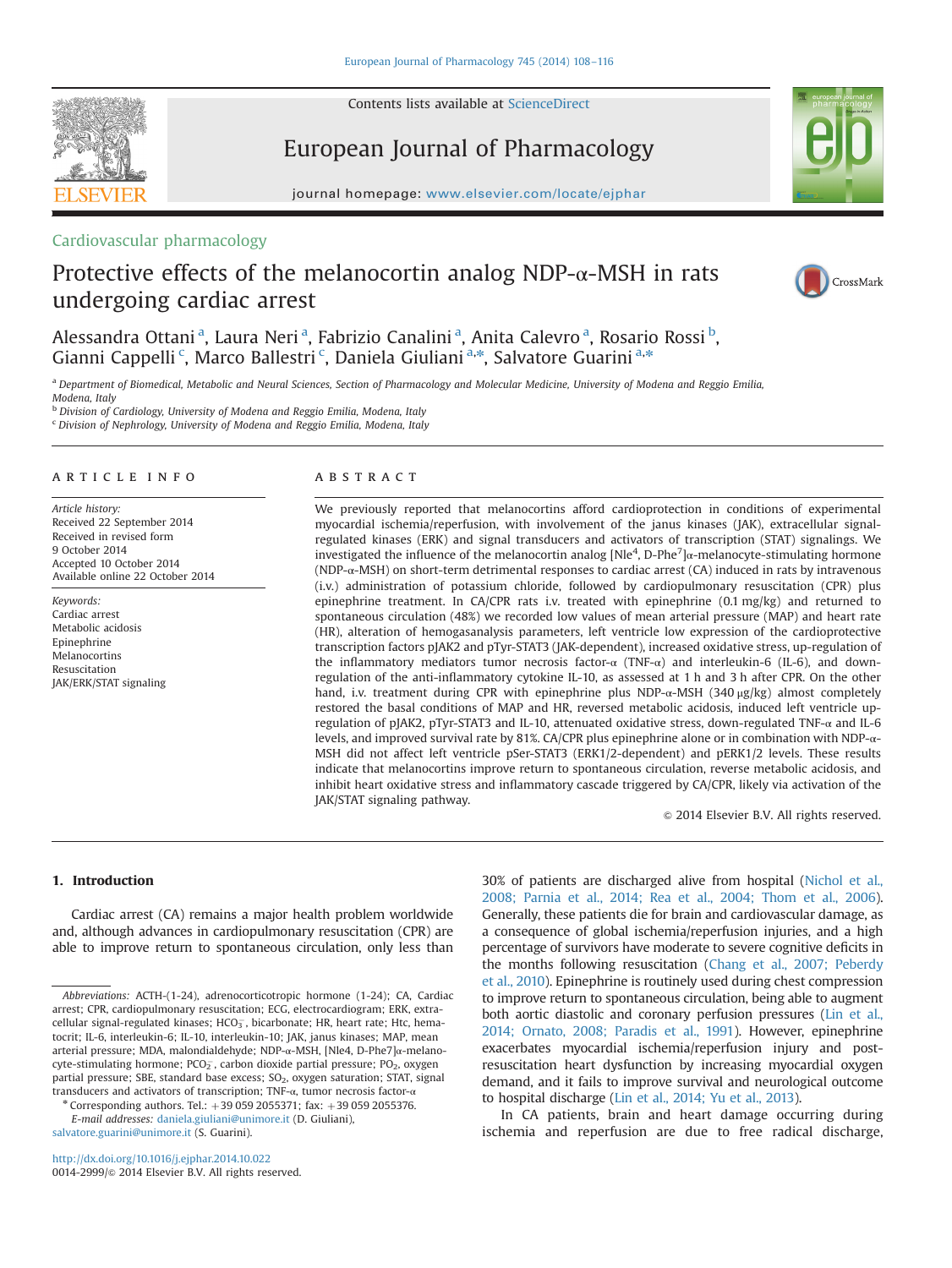inflammatory and apoptotic responses ([Chalkias and Xanthos,](#page-7-0) [2012; Lee et al., 2012; Meybohm et al., 2009; Norman et al.,](#page-8-0) [2011](#page-8-0)). Besides further studies on therapeutic hypothermia – mainly known as efficient treatment for neuroprotection during CA – novel approaches to protect the heart and brain are under investigation, including hydrogen sulfide donors, activators of cholinergic pathways, carvedilol, and argon ([Brücken et al., 2014;](#page-7-0) [Kida et al., 2012; Kurita et al., 2010; Lee et al., 2012; Norman et al.,](#page-8-0) [2011; Parnia et al., 2014; Yu et al., 2013](#page-8-0)).

The endogenous peptides melanocortins, namely adrenocorticotropin/melanocyte-stimulating hormone (ACTH/MSH) group  $[ACTH-(1-24), \alpha-MSH,$  and shorter fragments] ([Catania et al.,](#page-7-0) [2004; Corander et al., 2009; Giuliani et al., 2012; Wikberg and](#page-8-0) [Mutulis, 2008\)](#page-8-0), as well as synthetic analogs, exert cardioprotective effects. These neuropeptides have been shown to attenuate free radical discharge, inflammatory and apoptotic responses induced by myocardial ischemia/reperfusion in rats and mice, to stimulate anti-apoptotic reactions, and to reduce reperfusion-induced arrhythmias as well as infarct size ([Bazzani et al., 2002; Getting](#page-7-0) [et al., 2006; Mioni et al., 2003, 2005; Ottani et al., 2010](#page-8-0)). Further, melanocortins have a resuscitating effect during respiratory arrest and hemorrhagic shock, and afford neuroprotection in conditions of global and focal brain ischemia [\(Bertolini et al., 1989; Giuliani](#page-7-0) [et al., 2007b, 2012; Guarini et al., 1997a](#page-7-0)). Recently we have shown that janus kinases (JAK), extracellular signal-regulated kinases (ERK) and signal transducers and activators of transcription (STAT) – signaling pathways that play an established cardioprotective role ([Bolli et al., 2011; Minamino, 2012; Obana et al., 2012; Xuan et al.,](#page-8-0) [2001, 2005](#page-8-0)) – are involved in the cardioprotective effect of melanocortins against ischemia/reperfusion-induced damage ([Ottani et al., 2013](#page-8-0)).

Overall, these findings led us to hypothesize that melanocortins could improve resuscitation and/or induce cardioprotection also in conditions of CA. Here we investigated, therefore, the effect of the melanocortin analog [Nle<sup>4</sup>, D-Phe<sup>7</sup>]α-MSH (NDP-α-MSH) in combination with epinephrine in a rat model of CA followed by CPR, focusing our study on resuscitation success, metabolic acidosis, JAK/ERK/STAT signaling, oxidative stress, inflammatory and apoptotic responses.

### 2. Materials and methods

### 2.1. Animals, surgery and cardiac arrest induction

Adult male Sprague–Dawley rats (Charles River, Milan, Italy), weighing 400–450 g, were used. They were kept in air conditioned colony rooms (temperature  $21 \pm 1$  °C; humidity 60%) on a natural light/dark cycle, with food in pellets and tap water available ad libitum. Housing conditions and experimental procedures were in strict accordance with the European Community regulations on the use and care of animals for scientific purposes (CEE Council 89/ 609; Italian D.L. 22-1-92 No. 116), and were approved by the Animal Ethics Committee of Modena and Reggio Emilia University.

Under general anesthesia (urethane, 1.25 g/kg intraperitoneally) and after heparinization (heparin sodium, 600 iu/kg intravenously; i.v.), rats were fixed in the supine position on a heated operating platform, so to maintain rectal temperature close to 37  $\degree$ C; this procedure was adopted to avoid wrong interpretation of data due to a possible protective role of hypothermia [\(Lee et al.,](#page-7-0) [2012; Norman et al., 2011](#page-8-0)). Rats were instrumented with indwelling polyethylene catheters in a common carotid artery, to record arterial blood pressure, and into an iliac vein for treatments and blood sampling. The arterial catheter was connected to a pressure transducer coupled to a Surveyor apparatus (Mortara-Rangoni, Bologna, Italy), as previously described [\(Guarini et al., 1996, 1997a,](#page-7-0) [1997b, 2003](#page-7-0)). After cannulation of the trachea the animals were ventilated with room air by means of a respirator for small rodents with a stroke volume of approximately 20 ml/kg and a rate of 70 strokes/min; these ventilation parameters maintained arterial  $pO<sub>2</sub>$ ,  $pCO<sub>2</sub>$  and pH close to the normal range ([Mioni et al., 2003,](#page-8-0) [2005; Ottani et al., 2010, 2013\)](#page-8-0). The lead II electrocardiogram (ECG) was recorded by means of needle electrodes placed subcutaneously on the limbs and connected to the Surveyor apparatus, as previously described [\(Mioni et al., 2003, 2005; Ottani et al.,](#page-8-0) [2010, 2013](#page-8-0)). Arterial blood pressure and ECG were continuously monitored in all animals until kill (3 h after return to spontaneous circulation).

After a 10 min equilibration period, CA was induced by i.v. administration of 70 mg/kg potassium chloride (KCl) dissolved in saline (1 ml/kg) and mechanical ventilator turning off, and was confirmed by loss of arterial pressure and asystolic rhythm on ECG ([Angelos et al., 2011; Kida et al., 2012; Norman et al., 2011](#page-8-0)). After a 5 min arrest time, chest compressions were delivered by using two fingers at a rate of 200–220 beats/min until resuscitation (and for a maximum of 7 min) followed by resumption of mechanical ventilation; rats not resuscitated within 7 min were discarded. One minute after starting CPR, epinephrine alone or epinephrine plus NDP-α-MSH were i.v. bolus injected, as detailed in Section 2.2. Also animals resuscitated but not surviving at the 3 h observation period were discarded. Sham CA/CPR rats were subjected to all surgical procedures experienced by CA/CPR animals, but saline instead of KCl was administered.

#### 2.2. Drugs, treatments and experimental groups

NDP-α-MSH, synthetic melanocortin analog with long-lasting biological activity [\(Giuliani et al., 2006, 2007a, 2007b, 2009; Ottani](#page-8-0) [et al., 2010, 2013\)](#page-8-0) (kindly provided by Prof. Paolo Grieco, University of Naples Federico II), and epinephrine (S.A.L.F., Cenate Sotto, Italy) were used. Epinephrine was administered at the dose of 0.1 mg/kg [\(Angelos et al., 2011; Yu et al., 2013\)](#page-8-0), whereas the dose of NDP-α-MSH (340  $\mu$ g/kg) was chosen on the basis of previous experiments performed in our laboratory in rats subjected to myocardial ischemia/reperfusion [\(Ottani et al., 2010, 2013\)](#page-8-0). Both drugs were freshly dissolved in saline immediately before use and injections were performed i.v., in a volume of 1 ml/kg, 1 min after starting CPR (epinephrine followed by the immediate delivery of NDP-α-MSH). Animals were randomly assigned to the following experimental groups: 1) sham  $CA/CPR + saline$ ; 2)  $CA/CPR + saline$ ; 3)  $CA/$  $CPR + epinephrine; 4) CA/CPR + epinephrine + NDP-α-MSH; 5) sham$  $CA/CPR + epinephrine + NDP-α-MSH.$  Because of the very low survival rate (14%) in this experimental model of CA/CPR, the experimental control group of CA/CPR rats treated with saline was only used for evaluating survival.

#### 2.3. Hemogasanalysis and other blood measurements

Measurements were performed in rats of all experimental groups. Blood samples (0.3 ml) were taken from the venous catheter just before CA (basal conditions), 1 and 3 h after CPR, and analyzed for pH, oxygen partial pressure  $(PO<sub>2</sub>)$ , carbon dioxide partial pressure (PCO<sub>2</sub>), bicarbonate (HCO $_3^-$ ), standard base excess (SBE), oxygen saturation (SO<sub>2</sub>), lactate, hematocrit (Hct), Na<sup>+</sup>,  $Ca^{2+}$  and K<sup>+</sup> by using an ABL90 FLEX analyzer (Radiometer Medical ApS, Brønshøj, Denmark).

#### 2.4. Assay of malondialdehyde concentration

Oxidative stress was assessed in the left ventricle by measuring concentration of malondialdehyde (MDA; marker of lipid peroxidation index) using a colorimetric commercial kit (Lipid peroxidation assay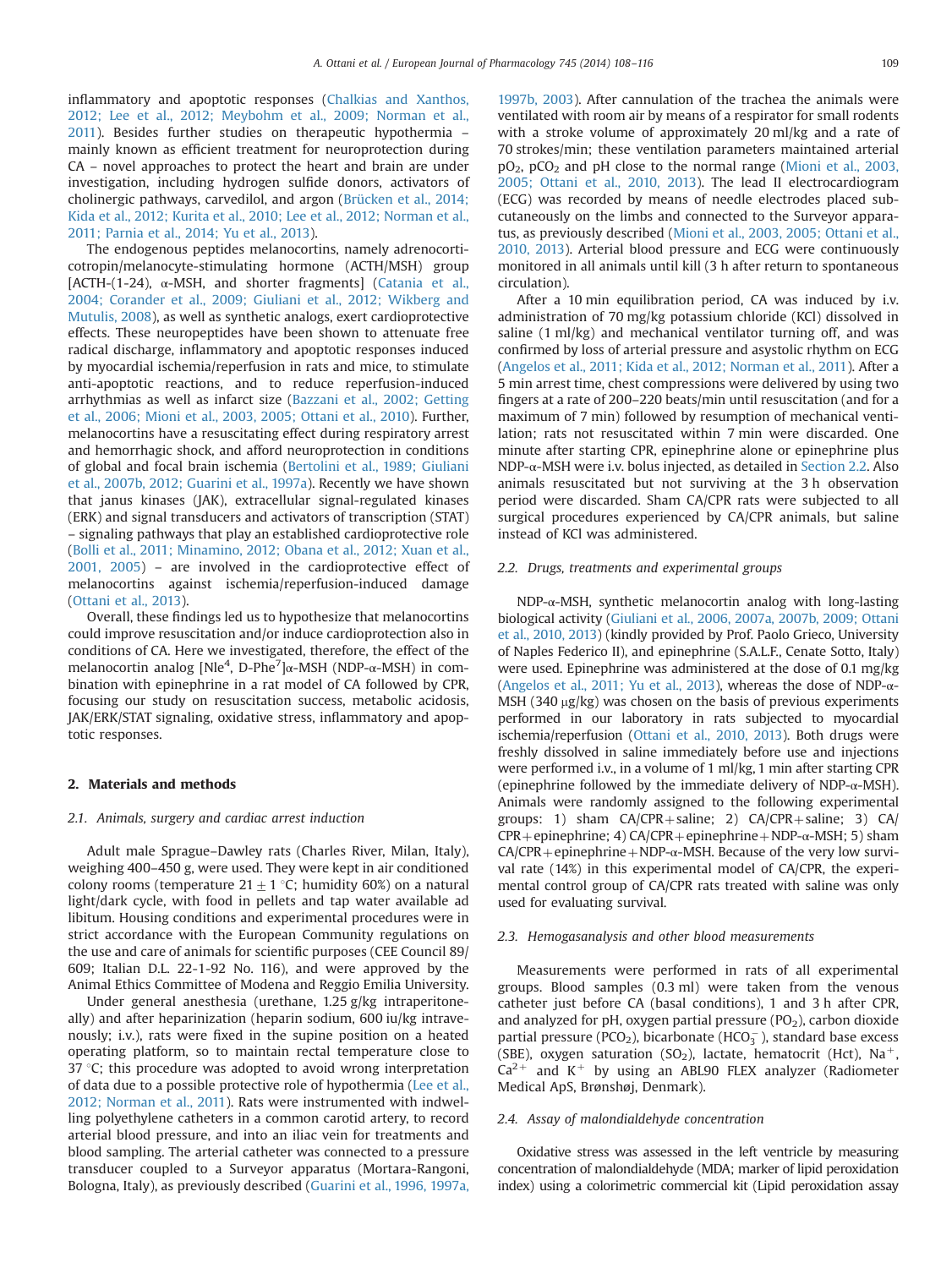kit, Calbiochem, San Diego, CA) [\(Giuliani et al., 2014\)](#page-7-0). Briefly, at the end of the 3 h period of return to spontaneous circulation, in rats of each group the left ventricle was removed under deep anesthesia. In 6 rats per group, left ventricle was blotted dry and then weighed. After centrifugation of the left ventricle lysate, 0.65 ml of 10.3 mM Nmethyl-2phenyl-indole in acetonitrile were added to 0.2 ml of the supernatant. After vortexing for 3–4 s and adding 0.15 ml of HCl 37%, samples were mixed well and closed with a tight stopper and incubated at 45  $\degree$ C for 60 min. The samples were then cooled on ice and optical density was spectrophotometrically measured at 532 nm (340 ATTC; SLT Lab Instruments, Grödig, Austria). MDA concentration was calculated from a standard curve established with serial dilutions of tetraethoxypropane, and expressed as nmol/g of tissue.

### 2.5. Isolation of cytoplasmatic proteins and Western blot analysis

At the end of the 3 h period of return to spontaneous circulation, in the remaining rats (7–10 per group) the left ventricle was used for Western blot analysis. Isolation of cytoplasmatic proteins and Western blot analysis were performed as previously described [\(Giuliani et al.,](#page-7-0) [2006; Ottani et al., 2010, 2013](#page-8-0)). Briefly, after homogenization in lysis buffer and centrifugation at 15,000g for 15 min, the supernatant was collected and employed for protein determination using the BioRad Protein Assay Kit (BioRad, Richmond, USA). Cytoplasmatic proteins were denatured in reducing buffer and separated by electrophoresis, and the separated proteins  $(40 \mu g)$  for each sample) were transferred onto polyvinylidene fluoride membranes using a transfer buffer. Staining of the blots with Ponceau's solution showed that total protein amount was equal in each lane. The membranes were then blocked, washed and incubated with a primary antibody for phosphorylated (p: active form) pJAK2, pERK1/2, pTyr-STAT3 and pSer-STAT3, total JAK, total ERK1/2, total STAT3, tumor necrosis factor-α (TNF-α), interleukin-6 (IL-6), BAX and active caspase-3 (Cell Signaling, Charlottesville, VA), and IL-10 (Epitomics, Burlingame, CA), overnight at  $4^{\circ}$ C. The day after, the membranes were washed three times and incubated with a specific secondary antibody peroxidase-conjugated (Cell Signaling) for 1 h at room temperature. To prove equal loading, the blots were analyzed for β-tubulin expression (house-keeping gene) using an antiβ-tubulin antibody (Cell Signaling). The membranes were analyzed by the enhanced chemiluminescence's system according to the manufacturer's protocol (Millipore, Billerica, MA). Protein signals were quantified by scanning densitometry using a bio-image analysis system (Bio-Profil, Celbio, Italy) [\(Ottani et al., 2010, 2013](#page-8-0)). The level/ activity of all markers was expressed as relative integrated intensity normalized versus β-tubulin (= 100). The JAK, ERK1/2, Tyr-STAT3 and Ser-STAT3 signals are shown as the ratio of the integrated intensity of phosphorylated vs unphosphorylated form.

### 2.6. Statistical analysis

All data were collected and analyzed blind to the treatment. Survival rates were compared by Fisher's exact probability test. Mean arterial pressure (MAP) and heart rate (HR) values, and hemogasanalysis/blood parameters, were analyzed by means of two-way repeated measures ANOVA followed by Student–Newman–Keuls' test. One-way ANOVA followed by Student–Newman–Keuls' test was used for all other data. A P value  $< 0.05$  was considered significant.

### 3. Results

#### 3.1. NDP- $\alpha$ -MSH improves return to spontaneous circulation

In all experimental groups, a part of rats undergone CA returned to spontaneous circulation within 2–4 min of chest compression, whereas a part died for CPR failure or within 30–

#### Table 1

NPD-α-MSH improves survival in rats subjected to CA/CPR and treated with epinephrine.

| Experimental group Treatment |                                             | Survival rate at 3 h after CPR  |
|------------------------------|---------------------------------------------|---------------------------------|
| Sham                         | Saline                                      | $15/15$ (100%) <sup>a</sup>     |
| CA/CPR                       | Saline                                      | 2/14(14%)                       |
| CA/CPR                       | Epinephrine                                 | $16/33$ $(48\%)^b$              |
| CA/CPR                       | Epinephrine + NDP- $\alpha$ -<br><b>MSH</b> | $13/16$ $(81\%)$ <sup>a,c</sup> |
| Sham                         | Epinephrine + NDP- $\alpha$ -<br><b>MSH</b> | $9/9(100\%)^a$                  |

CA=Cardiac arrest; CPR=Cardiopulmonary resuscitation; Sham=sham CA/CPR; Epinephrine (0.1 mg/kg, i.v.); NDP-α-MSH (340 μg/kg, i.v.).

<sup>a</sup> P < 0.001 vs CA/CPR + saline.<br><sup>b</sup> P < 0.05 vs CA/CPR + saline.<br><sup>c</sup> P < 0.05 vs CA/CPR + epinephrine (Fisher's test).

60 min after CPR. Specifically, at the end of the 3 h period of return to spontaneous circulation, CPR was associated with a 14% survival in saline-treated rats, statistically different from that observed in epinephrine-treated animals (48%) (Table 1). Furthermore, survival rate increased significantly to 81% when NDP-α-MSH was associated with epinephrine (Table 1). Treatment of sham CA/CPR animals with i.v. epinephrine plus NDP-α-MSH did not affect survival (100%).

During CA, in all rats there was a loss of arterial pressure and asystolic rhythm on ECG, and after success CPR a progressive and almost complete restoration in MAP and HR, above all in epinephrine- plus NDP-α-MSH-treated animals ([Fig. 1\)](#page-3-0). Treatment of sham animals with i.v. epinephrine plus NDP-α-MSH did not affect MAP nor HR ( $n=9$ , not shown). Obviously, MAP and HR values, as well as all the following reported data, refer only to animals surviving at 3 h after CPR.

### 3.2. NDP- $\alpha$ -MSH restores basal conditions of hemogasanalysis parameters

In epinephrine-treated rats, CA/CPR caused significant changes in pH,  $PO_2$ ,  $PCO_2$ ,  $HCO_3^-$ , SBE and SO<sub>2</sub> values, as recorded at 1 h and 3 h after CPR [\(Table 2](#page-3-0)). At the same time points, significant alterations of Hct, lactate, Na<sup>+</sup> and Ca<sup>2+</sup> blood levels were not found in our CA/CPR model; on the contrary,  $K^+$  concentration increased in epinephrine-treated CA/CPR rats (seemingly due to KCl injection) [\(Table 2\)](#page-3-0). Treatment with epinephrine plus NDP-α-MSH almost completely restored the basal values of hemogasanalysis parameters within 1 h after CPR, the values remaining stable up to the 3 h observation period ([Table 2\)](#page-3-0). Treatment of sham animals with i.v. epinephrine plus NDP-α-MSH did not alter hemogasanalysis parameters ( $n=9$ , not shown).

### 3.3. NDP- $\alpha$ -MSH activates JAK/STAT signaling in the heart

Western blot analysis at the end of the 3 h observation period showed, in the left ventricle of epinephrine-treated CA/CPR rats, a mild expression of the active pJAK2 and pTyr-STAT3 (which is pJAK2-dependent), but neither pERK1/2 nor pSer-STAT3 (pERK1/ 2-dependent) were affected [\(Fig. 2\)](#page-4-0). In rats treated, during CPR, with epinephrine plus  $NDP-\alpha-MSH$  there was a significantly increased expression of pJAK2 and pTyr-STAT3, relative to animals treated with epinephrine alone, whereas pERK1/2 and pSer-STAT3 were unaffected [\(Fig. 2\)](#page-4-0).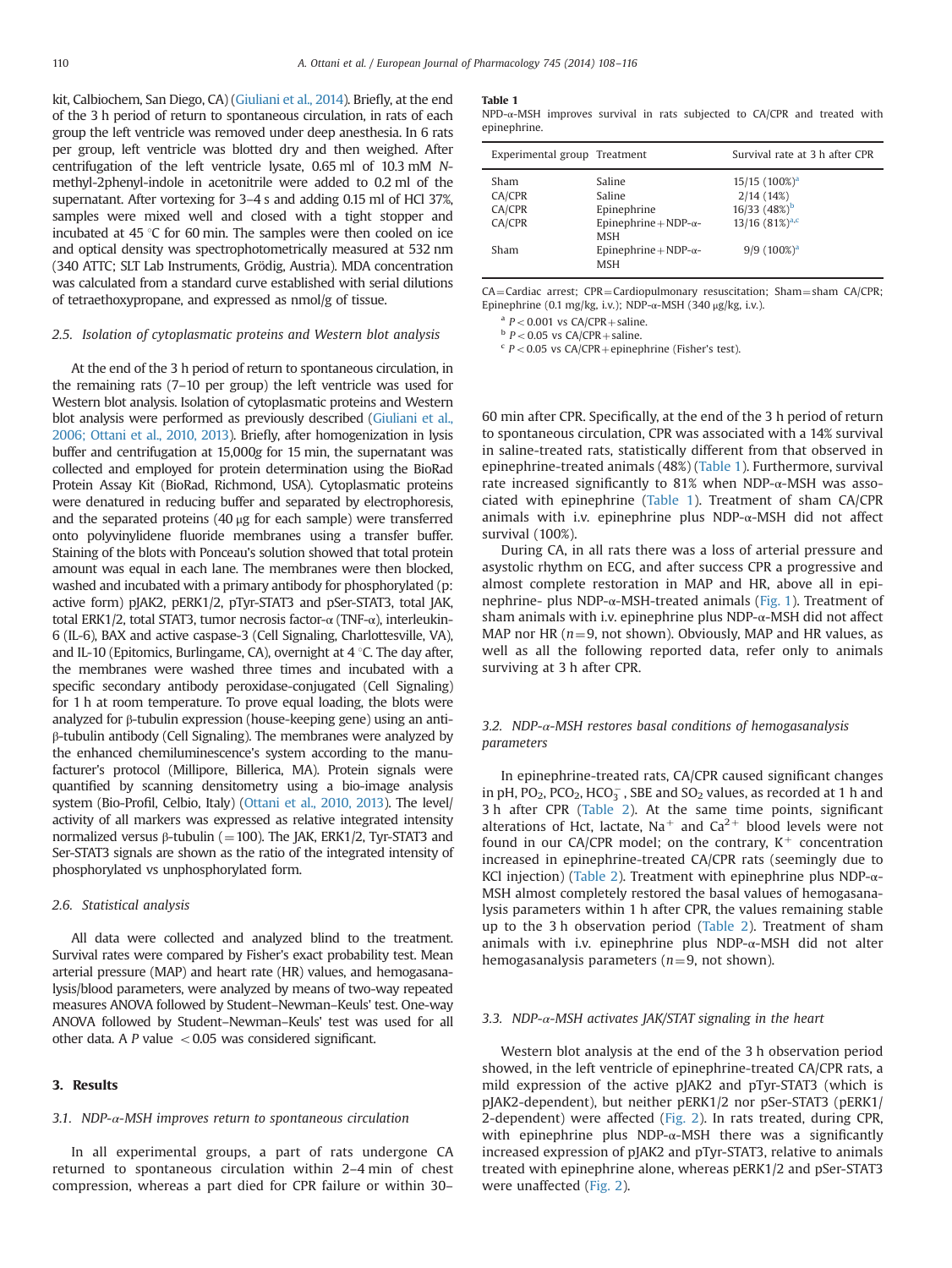<span id="page-3-0"></span>

Fig. 1. Influence of NDP-α-MSH and epinephrine on mean arterial pressure (MAP) and heart rate (HR) restoration in rats subjected to cardiac arrest (CA) followed by cardiopulmonary resuscitation (CPR). Panel A: MAP in basal conditions, 1 h and 3 h after CPR; panel B: HR in basal conditions, 1 h and 3 h after CPR. Mean values  $\pm$  S.E. M. for 7–10 rats per group. Sham=sham CA/CPR; S=saline; E=epinephrine (0.1 mg/kg i.v., 1 min after starting CPR); NDP=NDP- $\alpha$ -MSH (340  $\mu$ g/kg i.v., 1 min after starting CPR).  $\degree P$  < 0.05, at least, vs. the same time point of CA/CPR + epinephrine (ANOVA followed by Student–Newman–Keuls test).

#### 3.4. NDP- $\alpha$ -MSH attenuates oxidative stress in the heart

To investigate CA/CPR-triggered oxidative stress in the left ventricle, 3 h after CPR we evaluated MDA concentration (as an index of oxidative stress-induced lipid peroxidation). In epinephrine-treated rats we detected a higher concentration of MDA, as compared with sham CA/CPR animals, whereas in CA/CPR rats treated with epinephrine plus NDP- $\alpha$ -MSH there was a marked reduction [\(Fig. 3\)](#page-5-0).

### 3.5. NDP-α-MSH attenuates inflammatory response in the heart

Next, we explored the myocardial CA/CPR-induced inflammatory response by assessing the pro-inflammatory cytokines TNF-α and IL-6, as well as the anti-inflammatory cytokine IL-10. At the end of the 3 h period of return to spontaneous circulation, immunoblot analysis showed that in the left ventricle of epinephrine-treated rats there was a significant increase in TNF- $\alpha$  and IL-6 levels, and a significant decrease in IL-10 expression, as compared with sham CA/CPR animals [\(Fig. 4](#page-5-0)). In contrast, in CA/ CPR rats treated with epinephrine plus  $NDP-\alpha$ -MSH there was a marked reduction in TNF-α and IL-6 levels, whereas those of IL-10 increased [\(Fig. 4\)](#page-5-0). **EVALUAT CONSERVALUE CONSERVALUE CONSERVALUE CONSERVATION**<br> **EVALUATION EVALUAT CONSERVATIVE CONSERVATIVE CONSERVATIVE (SUPPRED)**<br> **EVALUAT CONSERVATIVE CONSERVATIVE CONSERVATIVE CONSERVATIVE CONSERVATIVE CONSERVATIVE C** 

#### 3.6. Apoptosis is not involved

Finally, at the end of the 3 h observation period, in the left ventricle we investigated apoptosis by assessing expression of BAX (that promotes apoptosis) and of the downstream executioner

| $29.33 \pm 2.47^a$<br>$37.33 \pm 3.8$<br>$29.83 \pm 2.6^4$<br>$35.33 + 3.01a$<br>$40.33 \pm 3.64$<br>$50.83 + 3.91$<br>$7.47 \pm 0.02$ <sup>a</sup><br>$7.46 + 0.03a$<br>$7.43 + 0.03$<br>Basal<br>Sham+saline | $HCO3$ (mEq/l)                  | SBE (mEq/l)                          | $SO_2(%)$                           | Lactate (mmol/l) Na + (mEq/l) $K^+$ (mEq/l) $Ca^{2+}$ (mEq/l) |                                    |                                      |                                    | Htc (%)                          |
|----------------------------------------------------------------------------------------------------------------------------------------------------------------------------------------------------------------|---------------------------------|--------------------------------------|-------------------------------------|---------------------------------------------------------------|------------------------------------|--------------------------------------|------------------------------------|----------------------------------|
|                                                                                                                                                                                                                | $24.3 + 1.16$<br>$21.53 + 1.41$ | $2.13 \pm 1.41^a$<br>$0.02 \pm 1.00$ | $77.17 \pm 3.77^a$<br>$88.5 + 1.48$ | $4.25 + 0.68$<br>$4.82 + 0.91$                                | $134.33 + 0.95$<br>$132.00 + 1.15$ | $3.87 \pm 0.11^{a}$<br>$4.80 + 0.45$ | $2.25 \pm 0.05$<br>$2.43 \pm 0.06$ | $46.63 + 0.86$<br>$45.50 + 1.36$ |
|                                                                                                                                                                                                                | $20.88 + 1.63$ <sup>a</sup>     | $-2.95 + 1.83a$                      | $70.00 + 4.39$ <sup>a</sup>         | $3.92 + 0.72$                                                 | $133.17 \pm 1.38$                  | $4.62 \pm 0.17^a$                    | $2.32 \pm 0.08$                    | $42.67 + 0.71$                   |
| $37.00 \pm 4.99$<br>$46.20 \pm 2.31$<br>$7.44 \pm 0.03$<br>Basal<br>$CA/CPR + E$                                                                                                                               | $24.42 + 1.90$                  | $0.32 + 1.37$                        | $83.75 + 1.48$                      | $3.81 + 0.83$                                                 | $138.40 + 2.06$                    | $4.38 + 0.33$                        | $2.24 \pm 0.10$                    | $43.25 + 0.92$                   |
| $47.00 + 3.88$<br>$33.60 + 3.06$<br>$7.13 + 0.10$                                                                                                                                                              | $17.20 + 1.92$                  | $-10.58 + 3.03$                      | $54.00 + 4.36$                      | $4.45 + 1.18$                                                 | $139.40 + 1.36$                    | $6.75 \pm 0.99$                      | $2.40 \pm 0.05$                    | $43.10 + 1.39$                   |
| $41.20 \pm 1.62$<br>$24.60 + 1.23$<br>$7.14 + 0.05$<br>$\frac{1}{3}$                                                                                                                                           | $14.64 + 0.72$                  | $-14.44 \pm 3.07$                    | $33.25 + 8.35$                      | $3.36 + 0.81$                                                 | $136.40 + 2.04$                    | $7.75 \pm 2.22$                      | $2.46 \pm 0.09$                    | $43.29 + 1.90$                   |
| $39.80 + 6.22$<br>$43.20 + 5.53$<br>$7.48 + 0.02$<br><b>Basal</b><br>$CA/CPR + E + NDP$                                                                                                                        | $26.04 + 2.02$                  | $1.86 + 1.55$                        | $76.80 + 6.78$                      | $4.32 + 0.61$                                                 | $137.60 + 1.66$                    | $4.80 \pm 0.17$                      | $2.38 \pm 0.04$                    | $45.80 + 1.46$                   |
| $35.00 \pm 3.78$ <sup>a</sup><br>$31.00 \pm 1.52$<br>$7.37 \pm 0.04$ <sup>a</sup>                                                                                                                              | $19.70 + 0.97$                  | $5.64 \pm 1.17$                      | $56.20 + 4.71$                      | $4.88 \pm 0.94$                                               | $138.20 + 1.88$                    | $4.70 \pm 0.27$ <sup>a</sup>         | $2.36 \pm 0.10$                    | $44.20 + 1.43$                   |
| $33.25 \pm 2.78^a$<br>$31.25 + 0.55^a$<br>$7.38 + 0.02a$                                                                                                                                                       | $18.83 + 1.72$ <sup>a</sup>     | $6.60 + 0.88^{a}$                    | $54.50 + 3.18a$                     | $3.75 + 0.69$                                                 | $136.25 + 1.60$                    | $4.55 \pm 0.23$ <sup>a</sup>         | $2.48 \pm 0.08$                    | $42.75 + 1.65$                   |

a P<0.05, at least, vs. the corresponding value of CA/CPR + epinephrine (ANOVA followed by Student-Newman-Keuls test)  $P > 0.05$ , at least, vs. the corresponding value of CA/CPR + epinephrine (ANOVA followed by Student–Newman–Keuls test).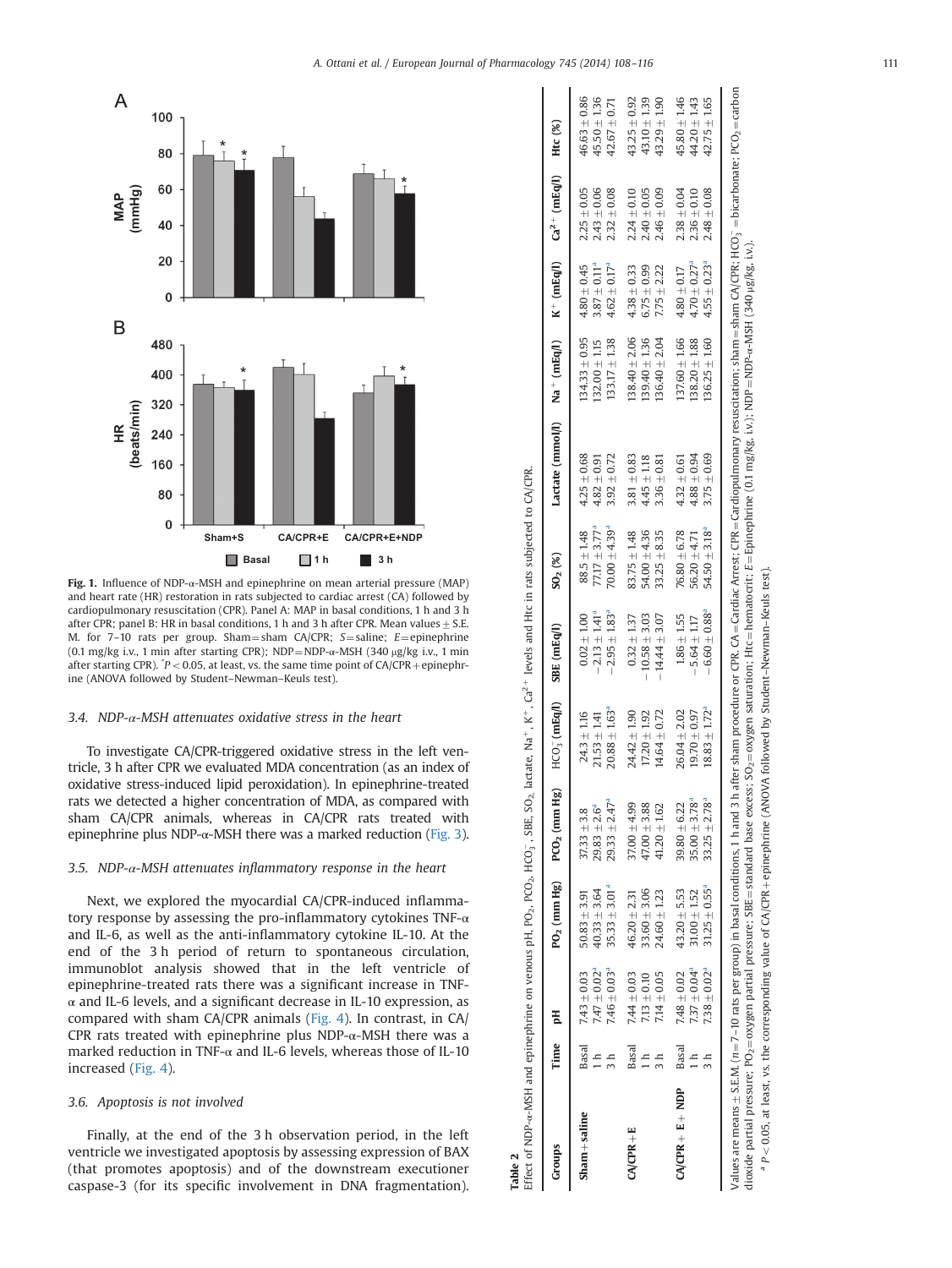<span id="page-4-0"></span>

### **LEFT VENTRICLE**

Fig. 2. Influence of NDP-α-MSH and epinephrine on the expression/activity of (A) janus kinases (pJAK/total JAK ratio), signal transducers and activators of transcription (B) pTyr-STAT3 (pTyr-STAT3/total STAT3 ratio) and (C) pSer-STAT3 (pSer-STAT3/total STAT3 ratio), and extracellular signal-regulated kinases (pERK<sub>1/2</sub>/total ERK<sub>1/2</sub> ratio), in the left ventricle of rats subjected to cardiac arrest (CA) followed by cardiopulmonary resuscitation (CPR). The top of each panel shows representative immunoblots highlighting expression/activity of the respective marker(s) and house-keeping gene product β-tubulin. Means values ± S.E.M. for 7-10 rats per group, 3 h after CPR. Sham=sham CA/CPR; S=saline; E=epinephrine (0.1 mg/kg i.v., 1 min after starting CPR); NDP=NDP-α-MSH (340 μg/kg i.v., 1 min after starting CPR). \*P<0.05, at least, vs. the corresponding value of CA/CPR+epinephrine (ANOVA followed by Student–Newman–Keuls test).

Immunoblot analysis showed no difference between sham and CA/CPR animals, irrespective of pharmacological treatment [\(Fig. 5\)](#page-6-0).

### 4. Discussion

CA and CPR constitute a major problem both in- and out-ofhospital ([Chang et al., 2007; Nichol et al., 2008; Peberdy et al.,](#page-8-0) [2010; Rea et al., 2004; Thom et al., 2006](#page-8-0)). Routinely used vasopressors (e.g., vasopressin, epinephrine, or their combination), albeit have beneficial effects in the initial phase of CPR, exacerbate myocardial ischemia/reperfusion injury and fail to significantly improve survival and neurological outcome to hospital discharge ([Lin et al., 2014; Yu et al., 2013\)](#page-8-0). Novel pharmacological approaches able to ease CPR and also to minimize the general adverse consequences of CA are, therefore, needed [\(Brücken et al.,](#page-7-0) [2014; Kida et al., 2012; Kurita et al., 2010; Lee et al., 2012; Norman](#page-8-0) [et al., 2011; Parnia et al., 2014; Yu et al., 2013\)](#page-8-0).

Here we show that in a rat model of CA followed by CPR plus epinephrine treatment, associated with significant free radical discharge and inflammatory reaction in the left ventricle, metabolic acidosis, hypotension, bradycardia and only 48% survival at the end of the 3 h observation period, i.v. concomitant treatment during CPR with the melanocortin analog NDP-α-MSH almost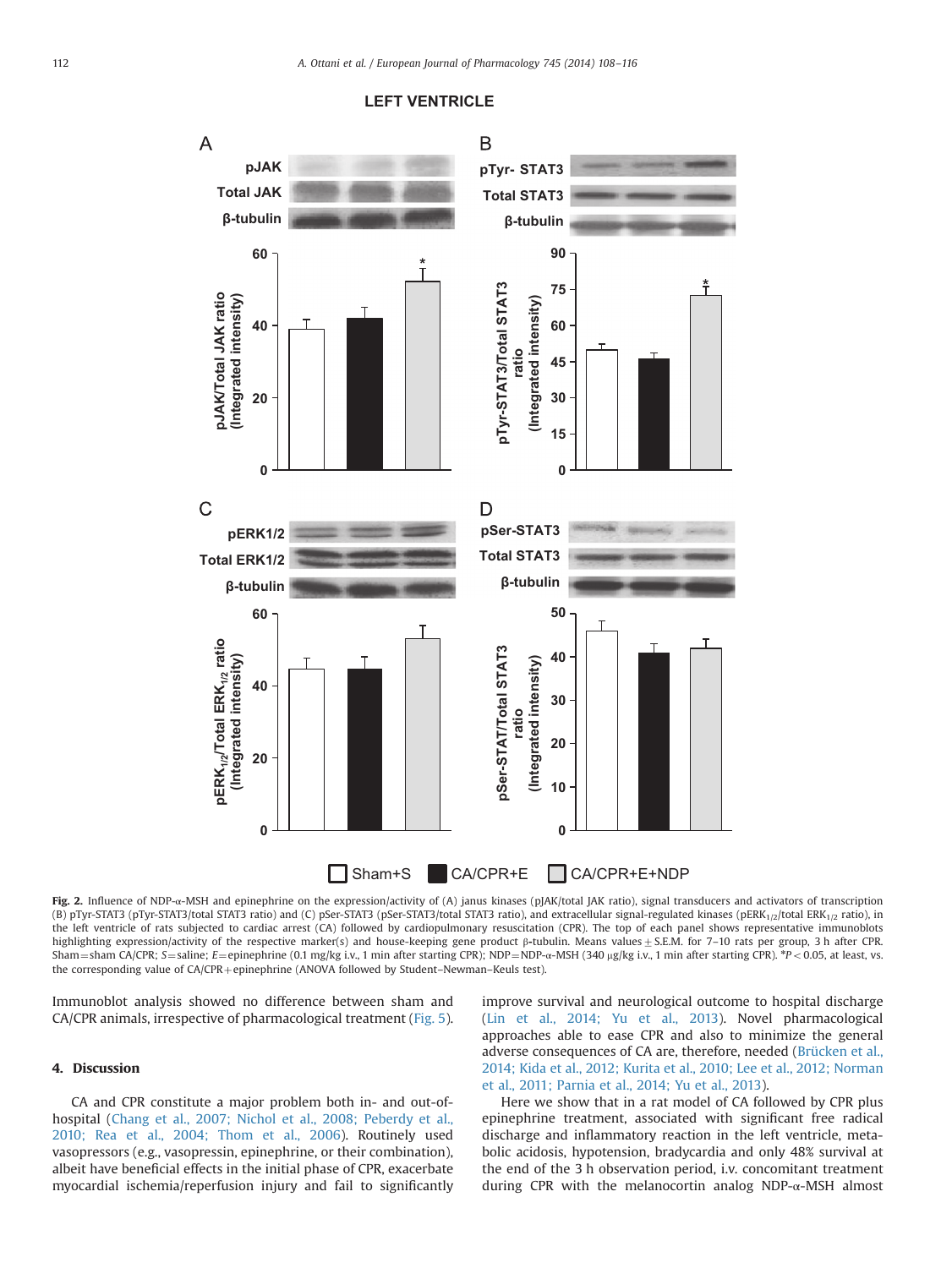<span id="page-5-0"></span>completely restores the basal conditions of MAP and HR, reverses hypoxemia and metabolic acidosis, induces left ventricle expression of the protective active transcription factors pJAK2 and pTyr-STAT3, and improves survival rate. We also show that under NDPα-MSH treatment oxidative stress is diminished by melanocortin treatment, as indicated by the reduced levels of MDA in the left ventricle. Accordingly, melanocortins have been repeatedly reported to reduce blood levels of oxygen-derived free radicals and nitric oxide under pre-terminal conditions such as myocardial ischemia/reperfusion, circulatory shock and respiratory arrest ([Giuliani et al., 2007a; Guarini et al., 1996, 1997a, 1997b, 1998;](#page-7-0) [Mioni et al., 2003, 2005\)](#page-7-0), that could likewise contribute to prevent organ damage in CA/CPR. The cardioprotective JAK/ERK/STAT signaling pathways are also thought to supervise the transcriptional regulation of several genes that modulate inflammation ([Bolli et al., 2011; de Jong et al., 2012; Minamino, 2012; Obana](#page-8-0) [et al., 2012; Ottani et al., 2013; Xuan et al., 2001, 2005\)](#page-8-0). Consistently, here we report that co-administration of epinephrine and NDP- $\alpha$ -MSH also reduces heart levels of the pro-inflammatory mediators TNF- $\alpha$  and IL-6, whereas increases those of the anti-



Fig. 3. Influence of NDP- $\alpha$ -MSH and epinephrine on malondialdeyde (MDA) levels in the left ventricle of rats subjected to cardiac arrest (CA) followed by cardiopulmonary resuscitation (CPR). Mean values  $\pm$  S.E.M. for 6 rats per group, 3 h after CPR. Sham = sham CA/CPR; S = saline; E = epinephrine (0.1 mg/kg i.v., 1 min after starting CPR); NDP=NDP-α-MSH (340 μg/kg i.v., 1 min after starting CPR).  $P < 0.001$  vs. CA/  $CPR + epinephrine (ANOVA followed by Student-Newtonan–Keuls test).$ 

inflammatory cytokine IL-10. On the contrary, apoptosis is not affected in our experimental model (probably because of the short period of CA; see also below): indeed, no difference we found in the expression of BAX and caspase-3 between sham and CA/CPR animals, irrespective of pharmacological treatment.

We previously reported that melanocortins up-regulate expression of pERK1/2 in experimental models of myocardial ischemia/ reperfusion in Wistar rats [\(Mioni et al., 2005; Ottani et al., 2010,](#page-8-0) [2013\)](#page-8-0). Surprisingly, in our experimental conditions of CA/CPR (Sprague–Dawley, older rats), heart injury – irrespective of treatment type – did not affect expression of pERK1/2, nor of pSer-STAT3 (pERK1/2-dependent). These findings suggest that pERK1/2 might be involved as anti-apoptotic pro-survival kinases in pathophysiological conditions different from CA/CPR, the discrepancy maybe also depending on animal strain and age: consistently, in our study we did not detect apoptotic response. Further, and according to our present data, activation of the classic pro-survival kinases ERK1/2, although considered important, is thought not essential for cardioprotection against reperfusion-induced damage, as demonstrated by using different models of animal species, because alternative (STAT3-dependent) protective pathways exist ([Lecour et al., 2005\)](#page-7-0).

Obviously, our experimental model of CA/CPR is characterized by a marked alterations of hemogasanalysis parameters. The restored values of venous  $PO<sub>2</sub>$  and  $SO<sub>2</sub>$ , here shown, indicate that melanocortins are able to improve circulatory functions, and those of PCO<sub>2</sub>, pH, HCO $_3^-$  and SBE reflect a reversal of metabolic acidosis, according to previous studies carried out in other hypoxic conditions such as circulatory shock (for review see: [Giuliani et al., 2010,](#page-7-0) [2012\)](#page-7-0). Of interest, lactate levels markedly increase only during CA ([Kurita et al., 2010\)](#page-7-0), and normal blood concentration is usually reached within 1 h after return to spontaneous circulation, in agreement with our present results. Significant changes of Hct, and electrolyte blood levels such as  $Na<sup>+</sup>$  and  $Ca<sup>2+</sup>$ , did not occur in our CA/CPR model; on the contrary,  $K^+$  concentration increased in CA/CPR rats treated with epinephrine alone (seemingly due to KCl injection), and the capability of NDP- $\alpha$ -MSH to restore K<sup>+</sup> level could reflect a preservation of renal function.

Overall, our results – obtained by evaluating return to spontaneous circulation, survival, hemogasanalysis parameters, oxidative stress, and biomolecular changes – suggest that treatment of CA/



### **LEFT VENTRICLE**

Fig. 4. Influence of NDP-α-MSH and epinephrine on the expression of (A) tumor necrosis factor-α (TNF-α), (B) interleukin-6 (IL-6) and (C) IL-10, in the left ventricle of rats subjected to cardiac arrest (CA) followed by cardiopulmonary resuscitation (CPR). The top of each panel shows representative immunoblots highlighting expression of the respective marker and house-keeping gene product β-tubulin. Mean values  $\pm$  S.E.M. for 7–10 rats per group, 3 h after CPR. Sham = sham CA/CPR;; S = saline; E = epinephrine (0.1 mg/kg i.v., 1 min after starting CPR); NDP=NDP-α-MSH (340 µg/kg i.v., 1 min after starting CPR).  ${}^*P$  < 0.01, at least, vs. the corresponding value of CA/CPR+epinephrine (ANOVA followed by Student–Newman–Keuls test).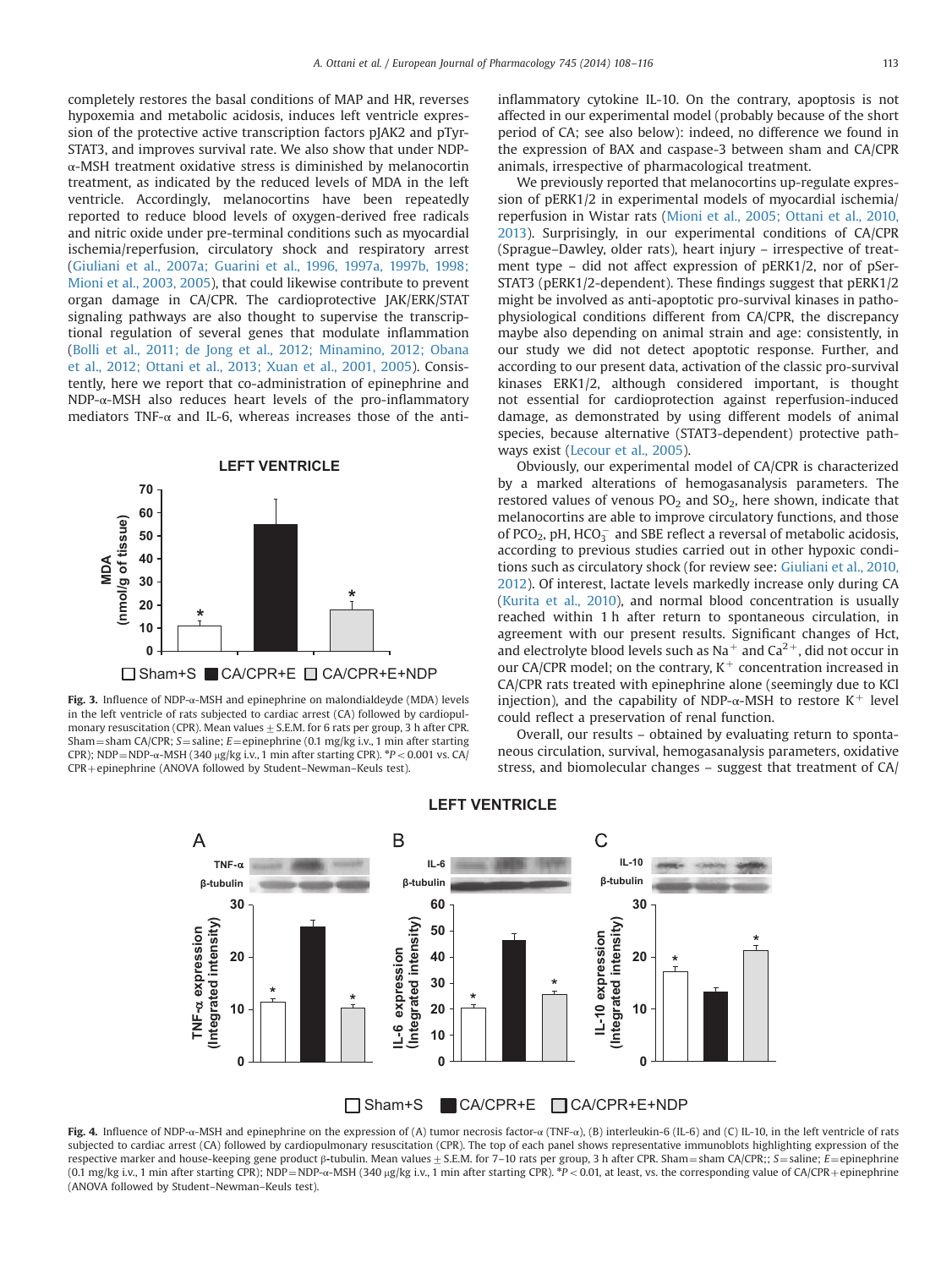### **LEFT VENTRICLE**

<span id="page-6-0"></span>

□Sham+S CA/CPR+E □CA/CPR+E+NDP

Fig. 5. Influence of NDP- $\alpha$ -MSH and epinephrine on the expression of (A) BAX and (B) caspase-3 in the left ventricle of rats subjected to cardiac arrest (CA) followed by cardiopulmonary resuscitation (CPR). The top of each panel shows representative immunoblots highlighting expression of the respective marker and house-keeping gene product β-tubulin. Means values ± S.E.M. for 7-10 rats per group, 3 h after CPR. Sham = sham CA/CPR; S = saline; E = epinephrine (0.1 mg/kg i.v., 1 min after starting CPR); NDP=NDP- $\alpha$ -MSH (340 µg/kg i.v., 1 min after starting CPR). P > 0.05 among groups (ANOVA).

CPR with a combination of epinephrine and NDP-α-MSH could be cardioprotective and more effective than epinephrine alone. This is in agreement with the idea that epinephrine may exacerbate CA/ CPR-induced heart dysfunction as a consequence of increased myocardial oxygen demand [\(Lin et al., 2014; Yu et al., 2013\)](#page-8-0).

Melanocortins have been shown to induce multi-organ protection in several experimental models of hypoxic conditions, including circulatory shock, respiratory arrest, brain ischemia, myocardial ischemia and more, and many investigations (both past and recent) suggest that these protective effects result from brain melanocortin  $MC<sub>3</sub>/MC<sub>4</sub>$  receptor-activated anti-inflammatory mechanisms, mediated by the vagus nerve [\(Bazzani et al., 2002;](#page-7-0) [Bertolini et al., 1989; Getting et al., 2006; Giuliani et al., 2007a,](#page-7-0) [2007b, 2012; Guarini et al., 1997a; Mioni et al., 2003, 2005; Ottani](#page-8-0) [et al., 2010, 2013\)](#page-8-0). Indeed, melanocortins pass the blood-brain barrier in pharmacologically relevant concentration [\(Catania et al.,](#page-7-0) [2004; Giuliani et al., 2012\)](#page-7-0), and in previous studies with experimental models of short-term and prolonged myocardial ischemia/ reperfusion we demonstrated that melanocortins induce cardioprotection through a brain activation of an efferent vagal fibremediated cholinergic anti-inflammatory pathway ([Mioni](#page-7-0) [et al., 2005; Ottani et al., 2010](#page-8-0)). Noteworthy, the vagus nervemediated cholinergic anti-inflammatory pathway – which is thought to represent a rapid, self-defence neural mechanism, and is activated by melanocortins ([Giuliani et al., 2010, 2012;](#page-7-0) [Guarini et al., 2003; Mioni et al., 2005; Ottani et al., 2010; Tracey,](#page-8-0) [2002\)](#page-8-0) – has been reported to inhibit macrophage inflammatory responses in a mouse model of intestinal manipulation by activating the JAK2/STAT3 signaling ([de Jonge et al., 2005\)](#page-7-0). Further, in mice it has been shown that CA/CPR impairs the cholinergic antiinflammatory pathway ([Norman et al., 2011](#page-8-0)). Overall these findings support our present data, and also suggest that in experimental conditions of CA/CPR injury melanocortin-induced molecular changes, including attenuation of free radical discharge and inflammatory response, in the acute phase of the disease likely play a key protective role not only in the heart, but also in the brain, in agreement with the established neuroprotective effects of melanocortin analogs ([Gatti et al., 2012; Giuliani et al.,](#page-7-0) [2006, 2007b, 2009\)](#page-7-0), and probably via activation of the cholinergic anti-inflammatory pathway. On the basis of previous studies performed in other hypoxic conditions [\(Giuliani et al., 2012\)](#page-7-0), it can be hypothesized that other organs could benefit from a melanocortin treatment in CA/CPR.

It is well known that melanocortins modulate inflammatory responses by down-regulating the expression of pro-inflammatory mediators and by up-regulating that of anti-inflammatory factors, including the potent anti-inflammatory cytokine IL-10 [\(Catania](#page-7-0) [et al., 2004; Giuliani et al., 2012\)](#page-7-0), and IL-10 has been reported to reduce heart damage in conditions of acute myocardial infarction via activation of STAT3 ([Frangogiannis, 2012; Krishnamurthy et al., 2009](#page-7-0)). A growing body of evidence indicates that the anti-inflammatory/ cardioprotective effects of melanocortins are adrenal-independent [\(Catania et al., 2004; Giuliani et al., 2010, 2012\)](#page-7-0). In the present investigation we used a melanocortin receptor agonist, NDP-α-MSH, that binds melanocortin MC<sub>1</sub>, MC<sub>3</sub>, MC<sub>4</sub> and MC<sub>5</sub> receptors, but not  $MC<sub>2</sub>$  receptors, which are expressed in adrenal cortex and mediate glucocorticoid release ([Catania et al., 2004; Giuliani et al., 2012;](#page-7-0) [Wikberg and Mutulis, 2008](#page-8-0)); thus, an involvement of adrenal glands can be ruled out also in the effects here reported. Further, on the basis of our previous studies ([Ottani et al., 2013](#page-8-0)), we rule out a direct activation of STAT3. The multiple beneficial effects against CA/CPR found in our present study, including activation of STAT3, might be due to a physiologically arranged self-defence machinery that is activated after melanocortin receptor-mediated signal transduction of NDP-α-MSH, and that targets multiple CA/CPR-related pathophysiological pathways. Not even the anti-radical effect here shown can be ascribed to a direct radical scavenging activity of melanocortins, as previously demonstrated by competition experiments (reviewed by: [Giuliani et al., 2007a, 2010, 2012\)](#page-7-0). Obviously, studies on the role of specific melanocortin receptor subtypes in CA/CPR are useful, and we have planned further research in this direction.

In conclusion, these results indicate that, in experimental CA/CPR, melanocortins are able to improve return to spontaneous circulation, to reverse metabolic acidosis and to inhibit heart free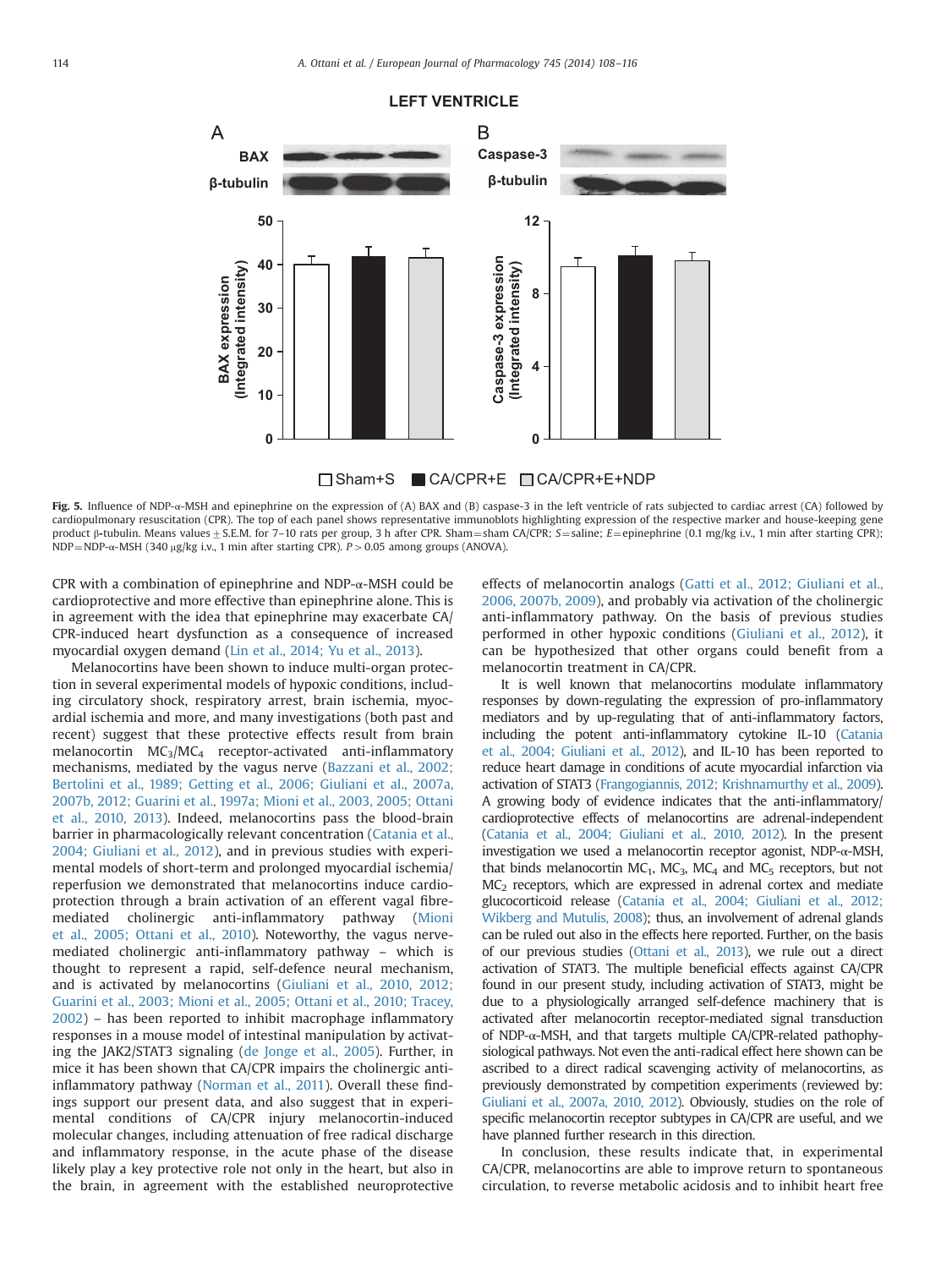<span id="page-7-0"></span>radical discharge and inflammatory cascade, likely via activation of the JAK2/STAT3 signaling pathway. Overall, these findings could reflect a melanocortin-induced reduction of heart susceptibility to ischemia/reperfusion injury, via JAK2/STAT3 signaling: indeed, the JAK/STAT pathway plays an important role in pre- and postconditioning ([Bolli et al., 2011; Obana et al., 2012; Xuan et al.,](#page-8-0) [2001\)](#page-8-0). Moreover, melanocortins have established antipyretic effects (Catania et al., 2004; Giuliani et al., 2012), that could be clinically relevant: it is well known, in fact, that therapeutic hypothermia has a protective action in CA/CPR (Lee et al., 2012). Therefore, in CA/CPR conditions melanocortins, co-administered with epinephrine, could be promising drugs for a treatment able to rapidly improve cardiovascular function and tissue perfusion and to block the main pathophysiological mechanisms of organ damage. Further, melanocortins are devoid of appreciable toxicity ([Giuliani et al., 2012; Wikberg and Mutulis, 2008\)](#page-8-0), and the resuscitating and protective effects of melanocortin analogs in experimental and clinical conditions of circulatory shock, myocardial ischemia and cerebral ischemia have been recently highlighted to clinicians by Corander et al. (2009). The present findings should encourage further studies – in particular longterm studies are needed – because a treatment with melanocortins plus epinephrine might represent a novel, safe and non-toxic approach to the management of CA/CPR and consequent detrimental systemic responses, including neurological, renal, hepatic and pulmonary dysfunctions.

### Acknowledgments

Supported, in part, by a grant (E91J08000630005) from Department of Biomedical, Metabolic and Neural Sciences of University of Modena and Reggio Emilia, Italy.

### References

- [Angelos, M.G., Yeh, S.T., Aune, S.E., 2011. Post-cardiac arrest hyperoxia and](http://refhub.elsevier.com/S0014-2999(14)00729-8/sbref1) [mitochondrial function. Resuscitation 82 \(Suppl 2\), S48](http://refhub.elsevier.com/S0014-2999(14)00729-8/sbref1)–S51.
- [Bazzani, C., Mioni, C., Ferrazza, G., Cainazzo, M.M., Bertolini, A., Guarini, S., 2002.](http://refhub.elsevier.com/S0014-2999(14)00729-8/sbref2) [Involvement of the central nervous system in the protective effect of melano](http://refhub.elsevier.com/S0014-2999(14)00729-8/sbref2)[cortins in myocardial ischaemia/reperfusion injury. Resuscitation 52, 109](http://refhub.elsevier.com/S0014-2999(14)00729-8/sbref2)–115.
- [Bertolini, A., Ferrari, W., Guarini, S., 1989. The adrenocorticotropic hormone](http://refhub.elsevier.com/S0014-2999(14)00729-8/sbref3) [\(ACTH\)-induced reversal of hemorrhagic shock. Resuscitation 18, 253](http://refhub.elsevier.com/S0014-2999(14)00729-8/sbref3)–267.
- [Bolli, R., Stein, A.B., Guo, Y., Wang, O.L., Rokosh, G., Dawn, B., Molkentin, J.D.,](http://refhub.elsevier.com/S0014-2999(14)00729-8/sbref4) [Sanganalmath, S.K., Zhu, Y., Xuan, Y.T., 2011. A murine model of inducible,](http://refhub.elsevier.com/S0014-2999(14)00729-8/sbref4) cardiac-specifi[c deletion of STAT3: its use to determine the role of STAT3 in the](http://refhub.elsevier.com/S0014-2999(14)00729-8/sbref4) [upregulation of cardioprotective proteins by ischemic preconditioning. J. Mol.](http://refhub.elsevier.com/S0014-2999(14)00729-8/sbref4) [Cell. Cardiol. 50, 589](http://refhub.elsevier.com/S0014-2999(14)00729-8/sbref4)–597.
- [Brücken, A., Kurnaz, P., Bleilevens, C., Derwall, M., Weis, J., Nolte, K., Rossaint, R.,](http://refhub.elsevier.com/S0014-2999(14)00729-8/sbref5) [Fries, M., 2014. Dose dependent neuroprotection of the noble gas argon after](http://refhub.elsevier.com/S0014-2999(14)00729-8/sbref5) [cardiac arrest in rats is not mediated by KATP-Channel opening. Resuscitation](http://refhub.elsevier.com/S0014-2999(14)00729-8/sbref5) [85, 826](http://refhub.elsevier.com/S0014-2999(14)00729-8/sbref5)–832.
- [Catania, A., Gatti, S., Colombo, G., Lipton, J.M., 2004. Targeting melanocortin](http://refhub.elsevier.com/S0014-2999(14)00729-8/sbref6) [receptors as a novel strategy to control in](http://refhub.elsevier.com/S0014-2999(14)00729-8/sbref6)flammation. Pharmacol. Rev. 56, 1–29.
- [Chang, W.T., Ma, M.H., Chien, K.L., Huang, C.H., Tsai, M.S., Shih, F.Y., Yuan, A., Tsai, K.](http://refhub.elsevier.com/S0014-2999(14)00729-8/sbref7) [C., Lin, F.Y., Lee, Y.T., Chen, W.J., 2007. Postresuscitation myocardial dysfunction:](http://refhub.elsevier.com/S0014-2999(14)00729-8/sbref7) [correlated factors and prognostic implications. Intensive Care Med. 33, 88](http://refhub.elsevier.com/S0014-2999(14)00729-8/sbref7)–95.
- [Chalkias, A., Xanthos, T., 2012. Redox-mediated programed death of myocardial](http://refhub.elsevier.com/S0014-2999(14)00729-8/sbref8) [cells after cardiac arrest and cardiopulmonary resuscitation. Redox Rep. 17,](http://refhub.elsevier.com/S0014-2999(14)00729-8/sbref8) 80–[83.](http://refhub.elsevier.com/S0014-2999(14)00729-8/sbref8)
- [Corander, M.P., Fenech, M., Coll, A.P., 2009. Science of self-preservation: how](http://refhub.elsevier.com/S0014-2999(14)00729-8/sbref9) [melanocortin action in the brain modulates body weight, blood pressure and](http://refhub.elsevier.com/S0014-2999(14)00729-8/sbref9) [ischemic damage. Circulation 120, 2260](http://refhub.elsevier.com/S0014-2999(14)00729-8/sbref9)–2268.
- [de Jong, P.R., Schadenberg, A.W., van den Broek, T., Beekman, J.M., van Wijk, F.,](http://refhub.elsevier.com/S0014-2999(14)00729-8/sbref10) [Coffer, P.J., Prakken, B.J., Jansen, N.J., 2012. STAT3 regulates monocyte TNF-alpha](http://refhub.elsevier.com/S0014-2999(14)00729-8/sbref10) production in systemic infl[ammation caused by cardiac surgery with cardio](http://refhub.elsevier.com/S0014-2999(14)00729-8/sbref10)[pulmonary bypass. PLoS One 7, e35070.](http://refhub.elsevier.com/S0014-2999(14)00729-8/sbref10)
- [de Jonge, W.J., van der Zanden, E.P., The, F.O., Bijlsma, M.F., van Westerloo, D.J.,](http://refhub.elsevier.com/S0014-2999(14)00729-8/sbref11) [Bennink, R.J., Berthoud, H.R., Uematsu, S., Akira, S., van den Wijngaard, R.M.,](http://refhub.elsevier.com/S0014-2999(14)00729-8/sbref11) [Boeckxstaens, G.E., 2005. Stimulation of the vagus nerve attenuates macro](http://refhub.elsevier.com/S0014-2999(14)00729-8/sbref11)[phage activation by activating the Jak2-STAT3 signaling pathway. Nat. Immu](http://refhub.elsevier.com/S0014-2999(14)00729-8/sbref11)[nol. 6, 844](http://refhub.elsevier.com/S0014-2999(14)00729-8/sbref11)–851.
- [Frangogiannis, N.G., 2012. Regulation of the in](http://refhub.elsevier.com/S0014-2999(14)00729-8/sbref12)flammatory response in cardiac [repair. Circ. Res. 110, 159](http://refhub.elsevier.com/S0014-2999(14)00729-8/sbref12)–173.
- [Gatti, S., Lonati, C., Acerbi, F., Sordi, A., Leonardi, P., Carlin, A., Gaini, S.M., Catania, A.,](http://refhub.elsevier.com/S0014-2999(14)00729-8/sbref13) [2012. Protective action of NDP-MSH in experimental subarachnoid hemor](http://refhub.elsevier.com/S0014-2999(14)00729-8/sbref13)[rhage. Exp. Neurol. 234, 230](http://refhub.elsevier.com/S0014-2999(14)00729-8/sbref13)–238.
- Getting, S.J., Di Filippo, C., D'[Amico, M., Perretti, M., 2006. The melanocortin peptide](http://refhub.elsevier.com/S0014-2999(14)00729-8/sbref14) [HP228 displays protective effects in acute models of in](http://refhub.elsevier.com/S0014-2999(14)00729-8/sbref14)flammation and organ [damage. Eur. J. Pharmacol. 532, 138](http://refhub.elsevier.com/S0014-2999(14)00729-8/sbref14)–144.
- [Giuliani, D., Bitto, A., Galantucci, M., Zaffe, D., Ottani, A., Irrera, N., Neri, L., Cavallini,](http://refhub.elsevier.com/S0014-2999(14)00729-8/sbref15) [G.M., Altavilla, D., Botticelli, A.R., Squadrito, F., Guarini, S., 2014. Melanocortins](http://refhub.elsevier.com/S0014-2999(14)00729-8/sbref15) [protect against progression of Alzheimer's disease in triple-transgenic mice by](http://refhub.elsevier.com/S0014-2999(14)00729-8/sbref15) [targeting multiple pathophysiological pathways. Neurobiol. Aging 35, 537](http://refhub.elsevier.com/S0014-2999(14)00729-8/sbref15)–547.
- [Giuliani, D., Minutoli, L., Ottani, A., Spaccapelo, L., Bitto, A., Galantucci, M., Altavilla,](http://refhub.elsevier.com/S0014-2999(14)00729-8/sbref16) [D., Squadrito, F., Guarini, S., 2012. Melanocortins as potential therapeutic agents](http://refhub.elsevier.com/S0014-2999(14)00729-8/sbref16) [in severe hypoxic conditions. Front. Neuroendocrinol. 33, 179](http://refhub.elsevier.com/S0014-2999(14)00729-8/sbref16)–193.
- [Giuliani, D., Mioni, C., Altavilla, D., Leone, S., Bazzani, C., Minutoli, L., Bitto, A.,](http://refhub.elsevier.com/S0014-2999(14)00729-8/sbref17) [Cainazzo, M.M., Marini, H., Zaffe, D., Botticelli, A.R., Pizzala, R., Savio, M., Necchi,](http://refhub.elsevier.com/S0014-2999(14)00729-8/sbref17) [D., Schiöth, H.B., Bertolini, A., Squadrito, F, Guarini, S., 2006. Both early and](http://refhub.elsevier.com/S0014-2999(14)00729-8/sbref17) [delayed treatment with melanocortin 4 receptor-stimulating melanocortins](http://refhub.elsevier.com/S0014-2999(14)00729-8/sbref17) [produces neuroprotection in cerebral ischemia. Endocrinology 147, 1126](http://refhub.elsevier.com/S0014-2999(14)00729-8/sbref17)–1135.
- [Giuliani, D., Mioni, C., Bazzani, C., Zaffe, D., Botticelli, A.R., Capolongo, S., Sabba, A.,](http://refhub.elsevier.com/S0014-2999(14)00729-8/sbref18) [Galantucci, M., Iannone, A., Grieco, P., Novellino, E., Colombo, G., Tomasi, A.,](http://refhub.elsevier.com/S0014-2999(14)00729-8/sbref18) Catania, A., Guarini, S., 2007a. Selective melanocortin MC<sub>4</sub> [receptor agonists](http://refhub.elsevier.com/S0014-2999(14)00729-8/sbref18) [reverse haemorrhagic shock and prevent multiple organ damage. Br. J.](http://refhub.elsevier.com/S0014-2999(14)00729-8/sbref18) [Pharmacol. 150, 595](http://refhub.elsevier.com/S0014-2999(14)00729-8/sbref18)–603.
- [Giuliani, D., Ottani, A., Altavilla, D., Bazzani, C., Squadrito, F., Guarini, S., 2010.](http://refhub.elsevier.com/S0014-2999(14)00729-8/sbref19) [Melanocortins and the cholinergic anti-in](http://refhub.elsevier.com/S0014-2999(14)00729-8/sbref19)flammatory pathway. Adv. Exp. Med. [Biol. 681, 71](http://refhub.elsevier.com/S0014-2999(14)00729-8/sbref19)–87.
- [Giuliani, D., Ottani, A., Minutoli, L., Di Stefano, V., Galantucci, M., Bitto, A., Zaffe, D.,](http://refhub.elsevier.com/S0014-2999(14)00729-8/sbref20) [Altavilla, D., Botticelli, A.R., Squadrito, F., Guarini, S., 2009. Functional recovery](http://refhub.elsevier.com/S0014-2999(14)00729-8/sbref20) [after delayed treatment of ischemic stroke with melanocortins is associated](http://refhub.elsevier.com/S0014-2999(14)00729-8/sbref20) [with overexpression of the activity-dependent gene Zif268. Brain Behav.](http://refhub.elsevier.com/S0014-2999(14)00729-8/sbref20) [Immun. 23, 844](http://refhub.elsevier.com/S0014-2999(14)00729-8/sbref20)–859.
- [Giuliani, D., Ottani, A., Mioni, C., Bazzani, C., Galantucci, M., Minutoli, L., Bitto, A.,](http://refhub.elsevier.com/S0014-2999(14)00729-8/sbref21) [Zaffe, D., Botticelli, A.R., Squadrito, F., Guarini, S., 2007b. Neuroprotection in](http://refhub.elsevier.com/S0014-2999(14)00729-8/sbref21) [focal cerebral ischemia owing to delayed treatment with melanocortins. Eur. J.](http://refhub.elsevier.com/S0014-2999(14)00729-8/sbref21) [Pharmacol. 570, 57](http://refhub.elsevier.com/S0014-2999(14)00729-8/sbref21)–65.
- [Guarini, S., Bazzani, C., Bini, A., Cainazzo, M.M., Tomasi, A., Bertolini, A., 1998.](http://refhub.elsevier.com/S0014-2999(14)00729-8/sbref22) [Adrenocorticotropin counteracts the increase in free radical blood levels,](http://refhub.elsevier.com/S0014-2999(14)00729-8/sbref22) [detected by electron spin resonance spectrometry, in rats subjected to](http://refhub.elsevier.com/S0014-2999(14)00729-8/sbref22) [prolonged asphyxia. Life Sci. 63, 97](http://refhub.elsevier.com/S0014-2999(14)00729-8/sbref22)–104.
- [Guarini, S., Bazzani, C., Mattera Ricigliano, G., Bini, A., Tomasi, A., Bertolini, A., 1996.](http://refhub.elsevier.com/S0014-2999(14)00729-8/sbref23) Infl[uence of ACTH-\(1-24\) on free radical levels in the blood of haemorrhage](http://refhub.elsevier.com/S0014-2999(14)00729-8/sbref23)[shocked rats: direct ex vivo detection by electron spin resonance spectrometry.](http://refhub.elsevier.com/S0014-2999(14)00729-8/sbref23) [Br. J. Pharmacol. 119, 29](http://refhub.elsevier.com/S0014-2999(14)00729-8/sbref23)–34.
- [Guarini, S., Altavilla, D., Cainazzo, M.M., Giuliani, D., Bigiani, A., Marini, H.,](http://refhub.elsevier.com/S0014-2999(14)00729-8/sbref24) [Squadrito, G., Minutoli, L., Bertolini, A., Marini, R., Adamo, E.B., Venuti, F.S.,](http://refhub.elsevier.com/S0014-2999(14)00729-8/sbref24) [Squadrito, F., 2003. Efferent vagal](http://refhub.elsevier.com/S0014-2999(14)00729-8/sbref24) fibre stimulation blunts NF-kB activation and [protects against hypovolemic hemorrhagic shock. Circulation 107, 1189](http://refhub.elsevier.com/S0014-2999(14)00729-8/sbref24)–1194.
- [Guarini, S., Bazzani, C., Bertolini, A., 1997a. Resuscitating effect of melanocortin](http://refhub.elsevier.com/S0014-2999(14)00729-8/sbref25) [peptides after prolonged respiratory arrest. Br. J. Pharmacol. 121, 1454](http://refhub.elsevier.com/S0014-2999(14)00729-8/sbref25)–1460.
- [Guarini, S., Bini, A., Bazzani, C., Mattera Ricigliano, G., Cainazzo, M.M., Tomasi, A.,](http://refhub.elsevier.com/S0014-2999(14)00729-8/sbref26) [Bertolini, A., 1997b. Adrenocorticotropin normalizes the blood levels of nitric](http://refhub.elsevier.com/S0014-2999(14)00729-8/sbref26) [oxide in hemorrhage-shocked rats. Eur. J. Pharmacol. 336, 15](http://refhub.elsevier.com/S0014-2999(14)00729-8/sbref26)–21.
- [Kida, K., Minamishima, S., Wang, H., Ren, J., Yigitkanli, K., Nozari, A., Mandeville, J.B.,](http://refhub.elsevier.com/S0014-2999(14)00729-8/sbref27) [Liu, P.K., Liu, C.H., Ichinose, F., 2012. Sodium sul](http://refhub.elsevier.com/S0014-2999(14)00729-8/sbref27)fide prevents water diffusion [abnormality in the brain and improves long term outcome after cardiac arrest](http://refhub.elsevier.com/S0014-2999(14)00729-8/sbref27) [in mice. Resuscitation 83, 1292](http://refhub.elsevier.com/S0014-2999(14)00729-8/sbref27)–1297.
- [Krishnamurthy, P., Rajasingh, J., Lambers, E., Qin, G., Losordo, D.W., Kishore, R.,](http://refhub.elsevier.com/S0014-2999(14)00729-8/sbref28) 2009. IL-10 inhibits infl[ammation and attenuates left ventricular remodeling](http://refhub.elsevier.com/S0014-2999(14)00729-8/sbref28) [after myocardial infarction via activation of STAT3 and suppression of HuR. Circ.](http://refhub.elsevier.com/S0014-2999(14)00729-8/sbref28) [Res. 104, E9](http://refhub.elsevier.com/S0014-2999(14)00729-8/sbref28)–E18.
- [Kurita, A., Taniguchi, T., Yamamoto, K., 2010. The effects of carvedilol administration](http://refhub.elsevier.com/S0014-2999(14)00729-8/sbref29) [on cardiopulmonary resuscitation in a rat model of cardiac arrest induced by](http://refhub.elsevier.com/S0014-2999(14)00729-8/sbref29) [airway obstruction. Anesth. Analg. 111, 1207](http://refhub.elsevier.com/S0014-2999(14)00729-8/sbref29)–1210.
- [Lecour, S., Suleman, N., Deuchar, G.A., Somers, S., Lacerda, L., Huisamen, B., Opie, L.](http://refhub.elsevier.com/S0014-2999(14)00729-8/sbref30) [H., 2005. Pharmacological preconditioning with tumor necrosis factor-alpha](http://refhub.elsevier.com/S0014-2999(14)00729-8/sbref30) [activates signal transducer and activator of transcription-3 at reperfusion](http://refhub.elsevier.com/S0014-2999(14)00729-8/sbref30) [without involving classic prosurvival kinases \(Akt and extracellular signal](http://refhub.elsevier.com/S0014-2999(14)00729-8/sbref30)[regulated kinase\). Circulation 112, 3911](http://refhub.elsevier.com/S0014-2999(14)00729-8/sbref30)–3918.
- [Lee, J.H., Suh, G.J., Kwon, W.Y., Kim, K.S., Rhee, J.E., Kim, M.A., Park, M.H., 2012.](http://refhub.elsevier.com/S0014-2999(14)00729-8/sbref31) [Protective effects of therapeutic hypothermia in post-resuscitation myocar](http://refhub.elsevier.com/S0014-2999(14)00729-8/sbref31)[dium. Resuscitation 83, 633](http://refhub.elsevier.com/S0014-2999(14)00729-8/sbref31)–639.
- [Lin, S., Callaway, C.W., Shah, P.S., Wagner, J.D., Beyene, J., Ziegler, C.P., Morrison, L.J.,](http://refhub.elsevier.com/S0014-2999(14)00729-8/sbref32) [2014. Adrenaline for out-of-hospital cardiac arrest resuscitation: a systematic](http://refhub.elsevier.com/S0014-2999(14)00729-8/sbref32) [review and meta-analysis of randomized controlled trials. Resuscitation 85,](http://refhub.elsevier.com/S0014-2999(14)00729-8/sbref32) 732–[740.](http://refhub.elsevier.com/S0014-2999(14)00729-8/sbref32)
- [Meybohm, P., Gruenewald, M., Albrecht, M., Zacharowski, K.D., Lucius, R., Zitta, K.,](http://refhub.elsevier.com/S0014-2999(14)00729-8/sbref33) [Koch, A., Tran, N., Scholz, J., Bein, B., 2009. Hypothermia and postconditioning](http://refhub.elsevier.com/S0014-2999(14)00729-8/sbref33) [after cardiopulmonary resuscitation reduce cardiac dysfunction by modulating](http://refhub.elsevier.com/S0014-2999(14)00729-8/sbref33) infl[ammation, apoptosis and remodeling. PLoS One 4, e7588.](http://refhub.elsevier.com/S0014-2999(14)00729-8/sbref33)
- [Minamino, T., 2012. Cardioprotection from ischemia/reperfusion injury: basic and](http://refhub.elsevier.com/S0014-2999(14)00729-8/sbref34) [translational research. Circ. J. 76, 1074](http://refhub.elsevier.com/S0014-2999(14)00729-8/sbref34)–1082.
- [Mioni, C., Bazzani, C., Giuliani, D., Altavilla, D., Leone, S., Ferrari, A., Minutoli, L.,](http://refhub.elsevier.com/S0014-2999(14)00729-8/sbref35) [Bitto, A., Marini, H., Zaffe, D., Botticelli, A.R., Iannone, A., Tomasi, A., Bigiani, A.,](http://refhub.elsevier.com/S0014-2999(14)00729-8/sbref35) [Bertolini, A., Squadrito, F., Guarini, S., 2005. Activation of an efferent cholinergic](http://refhub.elsevier.com/S0014-2999(14)00729-8/sbref35) [pathway produces strong protection against myocardial ischemia/reperfusion](http://refhub.elsevier.com/S0014-2999(14)00729-8/sbref35) [injury in rats. Crit. Care Med. 33, 2621](http://refhub.elsevier.com/S0014-2999(14)00729-8/sbref35)–2628.